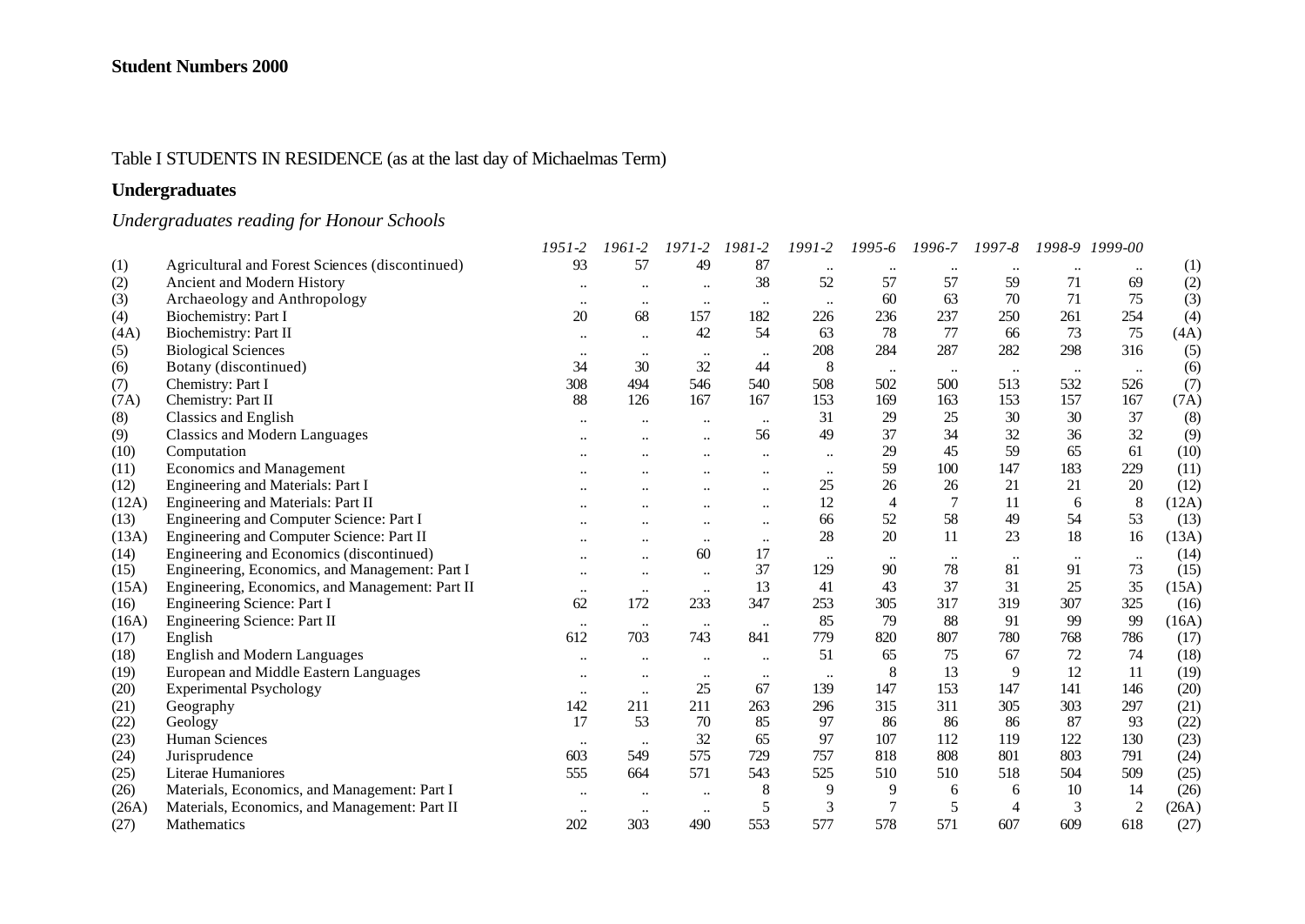|       |                                              | 1951-2       | 1961-2               | 1971-2           | 1981-2    | 1991-2   | 1995-6       | 1996-7    | 1997-8    |           | 1998-9 1999-00 |       |
|-------|----------------------------------------------|--------------|----------------------|------------------|-----------|----------|--------------|-----------|-----------|-----------|----------------|-------|
| (28)  | Mathematics and Computation                  | $\ddotsc$    | $\ddot{\phantom{0}}$ | $\bullet\bullet$ |           | 87       | 73           | 81        | 84        | 90        | 86             | (28)  |
| (29)  | Mathematics and Philosophy                   | $\cdots$     | $\bullet\bullet$     | 31               | 33        | 44       | 61           | 58        | 75        | 80        | 77             | (29)  |
| (30)  | Metallurgy and Science of Materials: Part I  | $\ddotsc$    | 27                   | 43               | 44        | 63       | 51           | 61        | 60        | 58        | 51             | (30)  |
| (30A) | Metallurgy and Science of Materials: Part II | $\ddotsc$    | 10                   | 11               | 18        | 20       | 16           | 10        | 17        | 18        | 18             | (30A) |
| (31)  | Modern History                               | 1,037        | 1,016                | 826              | 894       | 902      | 871          | 851       | 874       | 872       | 874            | (31)  |
| (32)  | Modern History and Economics                 | $\cdots$     | $\bullet\bullet$     | 75               | 76        | 29       | 19           | 31        | 32        | 34        | 35             | (32)  |
| (33)  | Modern History and English                   |              | $\cdot$              |                  | $\ddotsc$ | 18       | 35           | 38        | 42        | 42        | 38             | (33)  |
| (34)  | Modern History and Modern Languages          | $\ddotsc$    | $\ddotsc$            | 81               | 61        | 59       | 88           | 68        | 85        | 87        | 69             | (34)  |
| (35)  | Modern History and Politics                  | $\cdots$     | $\bullet\bullet$     | $\bullet\bullet$ | $\ddotsc$ | $\cdots$ | $\cdot\cdot$ | $\ddotsc$ | $\ddotsc$ | $\ddotsc$ | 29             | (35)  |
| (36)  | Modern Languages                             | 672          | 711                  | 679              | 722       | 645      | 601          | 588       | 615       | 611       | 595            | (36)  |
| (37)  | Music                                        | 42           | 64                   | 84               | 137       | 154      | 162          | 163       | 160       | 162       | 177            | (37)  |
| (38)  | <b>Oriental Studies</b>                      | 14           | 61                   | 89               | 76        | 132      | 153          | 157       | 144       | 153       | 136            | (38)  |
| (39)  | Philosophy and Modern Languages              | $\cdot\cdot$ | $\bullet\bullet$     | $\bullet\bullet$ | 49        | 63       | 55           | 67        | 63        | 69        | 70             | (39)  |
| (40)  | Philosophy, Politics, and Economics          | 631          | 795                  | 753              | 845       | 918      | 949          | 937       | 933       | 922       | 927            | (40)  |
| (41)  | Philosophy and Theology                      | $\ddotsc$    | $\cdots$             | 27               | 40        | 43       | 81           | 81        | 75        | 76        | 71             | (41)  |
| (42)  | <b>Physics</b>                               | 197          | 427                  | 489              | 532       | 502      | 497          | 598       | 599       | 610       | 611            | (42)  |
| (43)  | Physics and Philosophy                       | $\ddotsc$    | $\bullet\bullet$     | 16               | 20        | 40       | 47           | 42        | 47        | 54        | 56             | (43)  |
| (44)  | Physiological Sciences                       | 288          | 249                  | 377              | 310       | 338      | 345          | 355       | 348       | 350       | 355            | (44)  |
| (45)  | Psychology, Philosophy, and Physiology       | 34           | 76                   | 179              | 110       | 125      | 127          | 131       | 130       | 133       | 132            | (45)  |
| (46)  | Pure and Applied Biology (discontinued)      | $\ddotsc$    | $\cdots$             | $\ddotsc$        | $\ddotsc$ | 47       | $\ddotsc$    | $\ddotsc$ | $\ddotsc$ | $\ddotsc$ | $\ddotsc$      | (46)  |
| (47)  | Theology                                     | 143          | 192                  | 153              | 192       | 180      | 157          | 162       | 170       | 172       | 187            | (47)  |
| (48)  | Zoology (discontinued)                       | 62           | 98                   | 125              | 173       | 49       | $\ddotsc$    |           |           |           | $\ddotsc$      | (48)  |
|       | Sub-Total                                    | 5,856        | 7,156                | 8,041            | 9,073     | 9,725    | 10,017       | 10,146    | 10,289    | 10,425    | 10,535         |       |

## *Other Undergraduates*

|      |                                                      | $1951 - 2$           | 1961-2        | 1971-2       | $1981 - 2$           | $1991 - 2$   | $1995 - 6$ | 1996-7    | 1997-8    |           | 1998-9 1999-00 |      |
|------|------------------------------------------------------|----------------------|---------------|--------------|----------------------|--------------|------------|-----------|-----------|-----------|----------------|------|
| (49) | Clinical Medical Students reading for the Oxford     |                      |               |              |                      |              |            |           |           |           |                |      |
|      | BM. B.Ch.                                            | 83                   | 62            | 147          | 247                  | 293          | 307        | 310       | 312       | 311       | 307            | (49) |
| (50) | Clinical Medical Students reading for the degrees of |                      |               |              |                      |              |            |           |           |           |                |      |
|      | other universities                                   | $\ddotsc$            | $\ddotsc$     | 21           |                      | $\ddotsc$    | $\ddotsc$  | $\ddotsc$ | $\ddotsc$ | $\ddotsc$ | $\ddotsc$      | (50) |
| (51) | <b>Bachelor of Fine Art</b>                          | $\ddotsc$            | $\ddotsc$     | $\ddotsc$    | 57                   | 55           | 61         | 68        | 66        | 63        | 63             | (51) |
| (52) | <b>Bachelor of Theology</b>                          | $\cdot$              | $\ddotsc$     | $\cdot\cdot$ | $\ddot{\phantom{0}}$ | $\cdot\cdot$ | 99         | 90        | 91        | 92        | 79             | (52) |
| (53) | Certificate in Fine Art (discontinued)               | $\ddotsc$            | $\cdot \cdot$ | 66           | $\ddotsc$            | $\ddotsc$    | $\ddotsc$  | $\ddotsc$ | $\ddotsc$ | $\ddotsc$ | $\ddotsc$      | (53) |
| (54) | Pass Degrees                                         | 32                   | 38            | 8            | 3                    | $\ddotsc$    | $\ddotsc$  | $\ddotsc$ |           | $\ddotsc$ | $\ddotsc$      | (54) |
| (55) | Special Diploma in Social Studies                    | $\ddotsc$            | $\ddotsc$     | 18           | $\mathbf Q$          | 14           | 18         | 14        | 17        | 19        | $\ddotsc$      | (55) |
| (56) | Special Diploma in Social Administration             | $\ddot{\phantom{0}}$ | $\ddotsc$     | $\ddotsc$    | $\ddot{\phantom{0}}$ |              | $\bigcap$  | $\bigcap$ | $\cdot$ . |           | $\ddotsc$      | (56) |
| (57) | Diploma in Legal Studies                             | $\ddotsc$            | $\ddotsc$     | $\cdot$      | $\ddotsc$            |              | 10         | 10        | 11        | 18        | 9              | (57) |
|      | Sub-Total                                            | 115                  | 100           | 260          | 316                  | 365          | 497        | 494       | 499       | 504       | 458            |      |
|      | <b>Total Undergraduates</b>                          | 5,971                | 7,256         | 8,301        | 9,389                | 10.090       | 10.514     | 10.640    | 10.788    | 10.929    | 10.993         |      |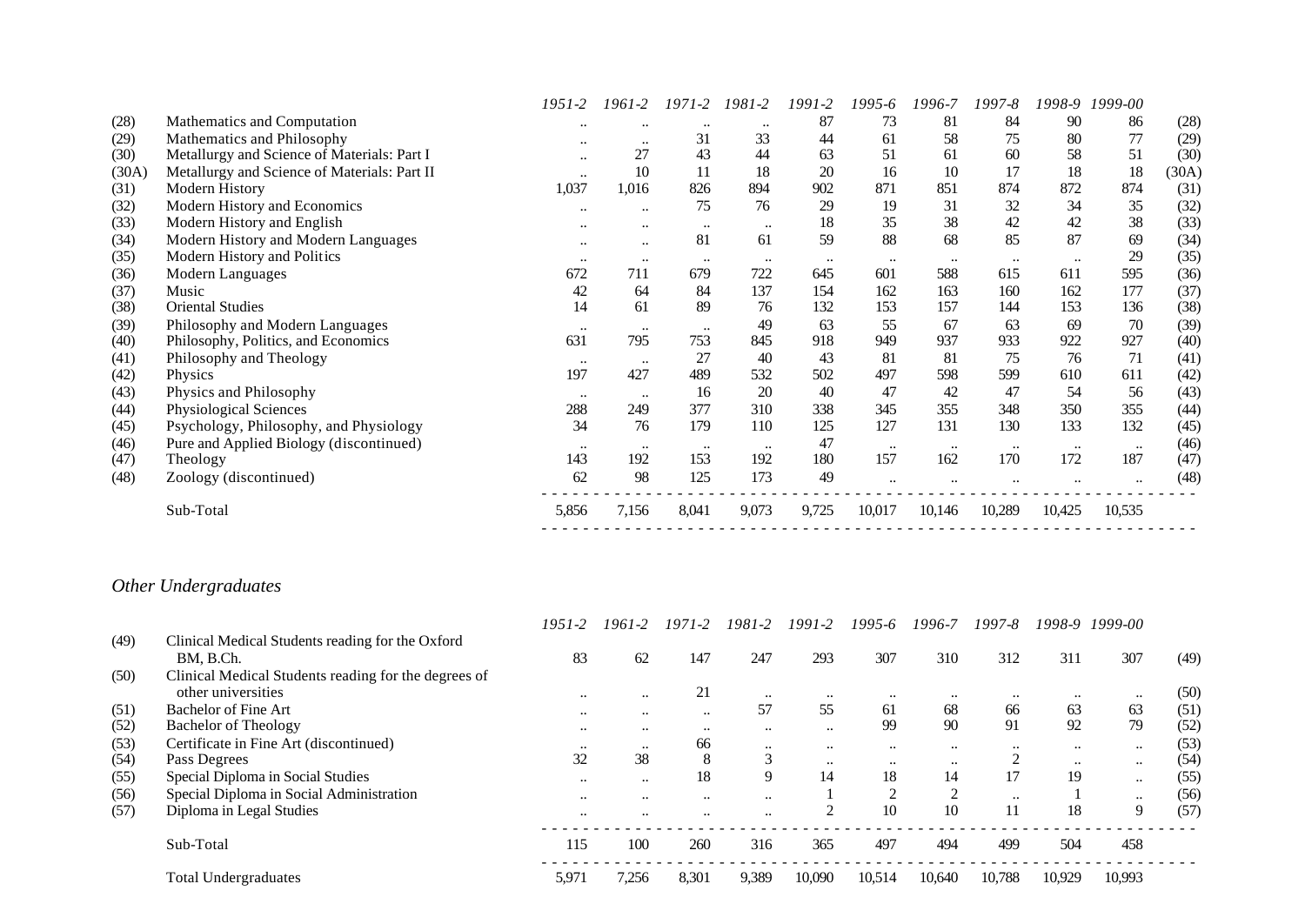#### Table I (*continued*)

#### **Postgraduates** (for detailed distribution by subject in 1998-9, see Table III)

|      |                                                                                                                                                          | 1951-2           | 1961-2               | $1971 - 2$           | 1981-2    | 1991-2 | 1995-6 | 1996-7    | 1997-8 | 1998-9 | 1999-00              |      |
|------|----------------------------------------------------------------------------------------------------------------------------------------------------------|------------------|----------------------|----------------------|-----------|--------|--------|-----------|--------|--------|----------------------|------|
| (58) | <b>Higher Degrees</b>                                                                                                                                    | 784              | 1143                 | 2346                 | 2634      | 3687   | 4193   | 4397      | 4443   | 4521   | 4574                 | (58) |
| (59) | <b>Diplomas</b>                                                                                                                                          | 61               | 129                  | 169                  | 61        | 65     | 56     | 60        | 91     | 145    | 176                  | (59) |
| (60) | Certificate in Education                                                                                                                                 | 166              | 196                  | 271                  | 160       | 204    | 161    | 163       | 145    | 142    | 145                  | (60) |
| (61) | <b>Recognised Students</b>                                                                                                                               | $\ddotsc$        | $\ddotsc$            | 19                   | 13        | 6      | 3      | 6         | 15     | 8      | 6                    | (61) |
|      | <b>Total Postgraduates</b>                                                                                                                               | 1,011            | 1,468                | 2,805                | 2,868     | 3,962  | 4,413  | 4,626     | 4,694  | 4,816  | 4,901                |      |
|      | <b>Additional Students</b>                                                                                                                               |                  |                      |                      |           |        |        |           |        |        |                      |      |
|      |                                                                                                                                                          |                  |                      |                      |           |        |        |           |        |        |                      |      |
|      |                                                                                                                                                          | 1951-2           | $1961 - 2$           | $1971 - 2$           | 1981-2    | 1991-2 | 1995-6 | 1996-7    | 1997-8 | 1998-9 | 1999-00              |      |
| (62) | Foreign Service Course                                                                                                                                   | 63               | 55                   | 14                   | 26        | 30     | 34     | 34        | 34     | 33     | 34                   | (62) |
| (63) | Hong Kong Probationary Administrators (discontinued)                                                                                                     | $\bullet\bullet$ | $\ddot{\phantom{0}}$ | $\ddotsc$            | 14        | 14     |        | $\ddotsc$ |        |        | $\ddot{\phantom{0}}$ | (63) |
| (64) | No Oxford qualification                                                                                                                                  | 48               | 23                   | 55                   | 16        | 43     | 76     | 76        | 68     | 63     | $67*$                | (64) |
| (65) | Visiting Students                                                                                                                                        | $\ddotsc$        | $\ddotsc$            | $\ddot{\phantom{a}}$ | $\ddotsc$ | 149    | 192    | 265       | 361    | 344    | 391#                 | (65) |
|      | <b>Total Additional Students</b>                                                                                                                         | 111              | 78                   | 69                   | 56        | 236    | 309    | 375       | 463    | 440    | 492                  |      |
|      | <b>Grand Total</b>                                                                                                                                       | 7,093            | 8,802                | 11,175               | 12,313    | 14,288 | 15,236 | 15,641    | 15,945 | 16,185 | 16,386               |      |
|      | Pre-clinical medical students included under Undergraduates<br>reading for Honour Schools, above. (Numbers for 1961-2 and<br>earlier are not available.) |                  |                      | 294                  | 293       | 303    | 298    | 302       | 298    | 295    | $307 -$              |      |
|      |                                                                                                                                                          | $\ddotsc$        | $\ddotsc$            |                      |           |        |        |           |        |        |                      |      |

*Note: non-resident students*. In addition there are 488 non-resident undergraduates: of these 323 are studying abroad. There are 1042 nonresident postgraduates working for their degrees and 567 postgraduates suspended or whose theses are being examined (of these 335 are in Arts, 232 in Science).

Candidates for the Bachelor of Theology (except for those at Westminster College) are included from 1995-6. They were excluded from mainstream student numbers prior to that date.

\* 49 in Arts and Social Studies, 18 in Science. 27 are Erasmus students.

# 345 in Arts and Social Studies, 46 in Science.

~ 305 in Physiological Sciences, 2 in PPP.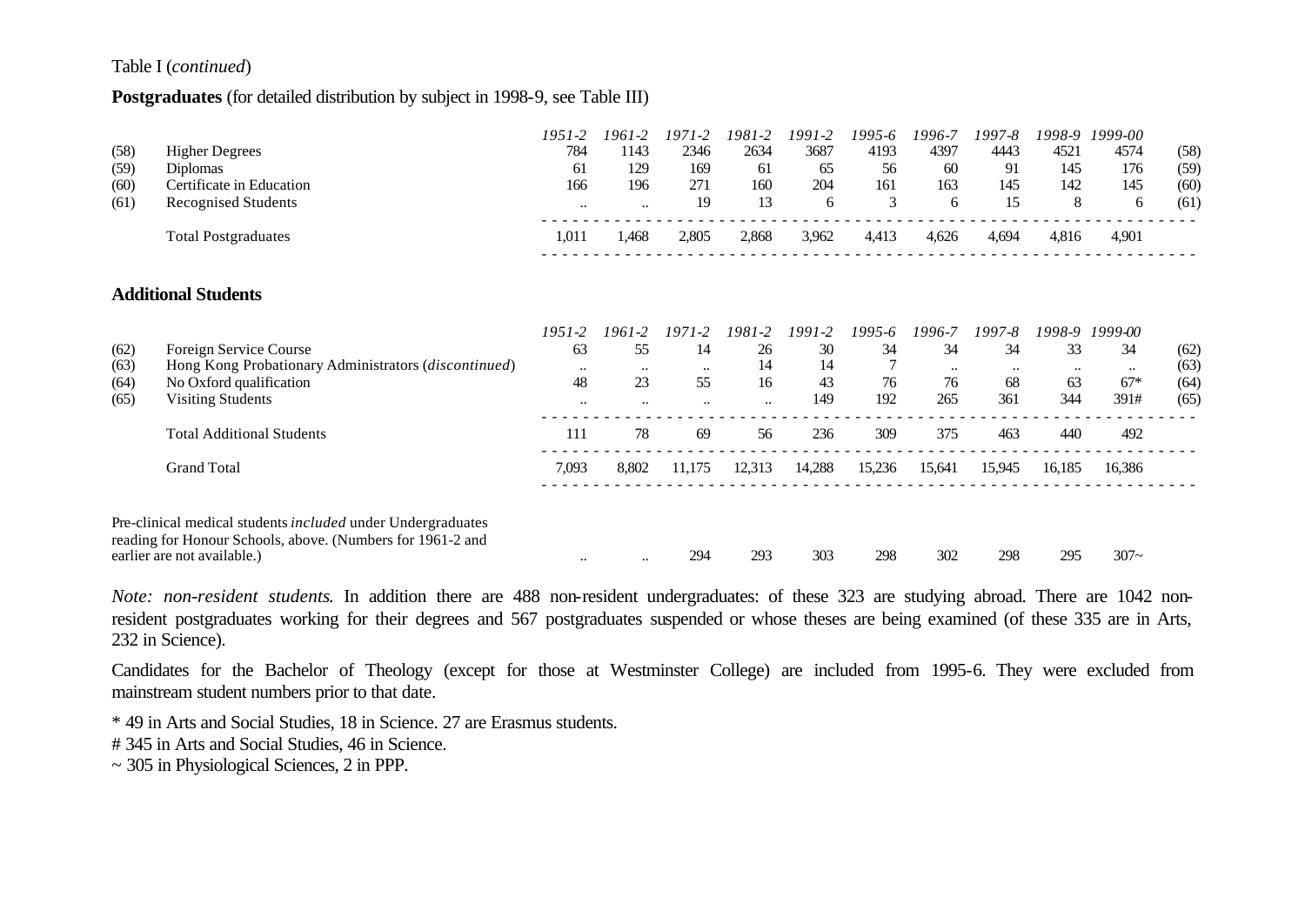## Table IIa DIVISION BETWEEN UNDERGRADUATES AND POSTGRADUATES, ARTS AND SCIENCE *All Students*

|                         |                 |                |                | <b>Students in Residence</b> |                |                |                | <b>Students</b><br><i>out of</i><br>Residence | Total<br>all<br><b>Students</b> |
|-------------------------|-----------------|----------------|----------------|------------------------------|----------------|----------------|----------------|-----------------------------------------------|---------------------------------|
|                         |                 | $1991 - 2$     | 1995-6         | 1996-7                       | 1997-8         | 1998-9         | 1999-00        | 1999-00                                       | 1999-00                         |
| Undergraduates:         | Arts<br>Science | 5,938<br>4,388 | 6,168<br>4,346 | 6,170<br>4,470               | 6,245<br>4,543 | 6,300<br>4,629 | 6,399<br>4,594 | 436<br>52                                     | 6,835<br>4,646                  |
|                         | Total           | 10,326         | 10,514         | 10,640                       | 10,788         | 10,929         | 10,993         | 488                                           | 11,481                          |
| Postgraduates:          | Arts            | 2,241          | 2,532          | 2,727                        | 2,817          | 2,948          | 2,939          | 714                                           | 3,653                           |
|                         | Science         | 1,721          | 1,881          | 1,899                        | 1,877          | 1,868          | 1,962          | 328                                           | 2,290                           |
|                         | Total           | 3,962          | 4,413          | 4,626                        | 4,694          | 4,816          | 4,901          | 1,042                                         | 5,943                           |
| Additional<br>Students: | Arts<br>Science | <br>$\ddotsc$  | 237<br>72      | 321<br>54                    | 412<br>51      | 393<br>47      | 428<br>64      | $\ddot{\phantom{a}}$<br>$\ddot{\phantom{a}}$  | 428<br>64                       |
|                         | Total           |                | 309            | 375                          | 463            | 440            | 492            |                                               | 492                             |
| Total:                  | Arts<br>Science | 8.179<br>6,109 | 8.937<br>6,299 | 9,218<br>6,423               | 9.474<br>6,471 | 9,641<br>6,544 | 9,766<br>6,620 | 1,150<br>380                                  | 10,916<br>7,000                 |
|                         | Total           | 14,288         | 15,236         | 15,641                       | 15,945         | 16,185         | 16,386         | 1,530                                         | 17,916                          |
|                         |                 |                |                |                              |                |                |                |                                               |                                 |

## *Home and Other EC Countries*

|                 |         |            |        |                              |            |        |         | <b>Students</b><br><i>out of</i> | Total<br>all    |
|-----------------|---------|------------|--------|------------------------------|------------|--------|---------|----------------------------------|-----------------|
|                 |         |            |        | <b>Students in Residence</b> |            |        |         | Residence                        | <b>Students</b> |
|                 |         | $1991 - 2$ | 1995-6 | 1996-7                       | $1997 - 8$ | 1998-9 | 1999-00 | 1999-00                          | 1999-00         |
| Undergraduates: | Arts    | 5,493      | 5,791  | 5,782                        | 5,833      | 5,879  | 6,001   | 424                              | 6,425           |
|                 | Science | 4,178      | 4,095  | 4,219                        | 4,290      | 4,361  | 4,334   | 51                               | 4,385           |
|                 | Total   | 9,671      | 9,886  | 10,001                       | 10,123     | 10,240 | 10,335  | 475                              | 10,810          |
| Postgraduates:  | Arts    | 1,369      | 1,621  | 1.687                        | 1,690      | 1,720  | 1,730   | 407                              | 2,137           |
|                 | Science | 1,267      | 1,422  | 1,434                        | 1,389      | 1,374  | 1,435   | 259                              | 1,694           |
|                 | Total   | 2,636      | 3,043  | 3,121                        | 3,079      | 3,094  | 3,165   | 666                              | 3,831           |
| Additional      | Arts    |            | 62     | 58                           | 59         | 54     | 56      | $\ddotsc$                        | 56              |
| Students:       | Science | $\ddotsc$  | 31     | 24                           | 15         | 17     | 17      | $\ddotsc$                        | 17              |
|                 | Total   |            | 93     | 82                           | 74         | 71     | 73      |                                  | 73              |
| Total:          | Arts    | 6.862      | 7,474  | 7,527                        | 7,582      | 7,653  | 7,787   | 831                              | 8,618           |
|                 | Science | 5,445      | 5,548  | 5,677                        | 5,694      | 5,752  | 5,786   | 310                              | 6,096           |
|                 | Total   | 12,307     | 13,022 | 13,204                       | 13,276     | 13,405 | 13,573  | 1,141                            | 14,714          |

## *Overseas Students (excluding EC)*

|                 |         |            |        | <b>Students in Residence</b> |            |        |         | <b>Students</b><br><i>out of</i><br>Residence | Total<br>all<br><i>Students</i> |
|-----------------|---------|------------|--------|------------------------------|------------|--------|---------|-----------------------------------------------|---------------------------------|
|                 |         | $1991 - 2$ | 1995-6 | 1996-7                       | $1997 - 8$ | 1998-9 | 1999-00 | $1999 - 00$                                   | 1999-00                         |
| Undergraduates: | Arts    | 445        | 377    | 388                          | 412        | 421    | 398     | 12                                            | 410                             |
|                 | Science | 210        | 251    | 251                          | 253        | 268    | 260     |                                               | 261                             |
|                 | Total   | 655        | 628    | 639                          | 665        | 689    | 658     | 13                                            | 671                             |
| Postgraduates:  | Arts    | 872        | 911    | 1.040                        | 1.127      | 1.227  | 1.209   | 307                                           | 1,516                           |
|                 | Science | 454        | 459    | 465                          | 488        | 494    | 527     | -69                                           | 596                             |
|                 | Total   | 1,326      | 1,370  | 1,505                        | 1,615      | 1.721  | 1,736   | 376                                           | 2,112                           |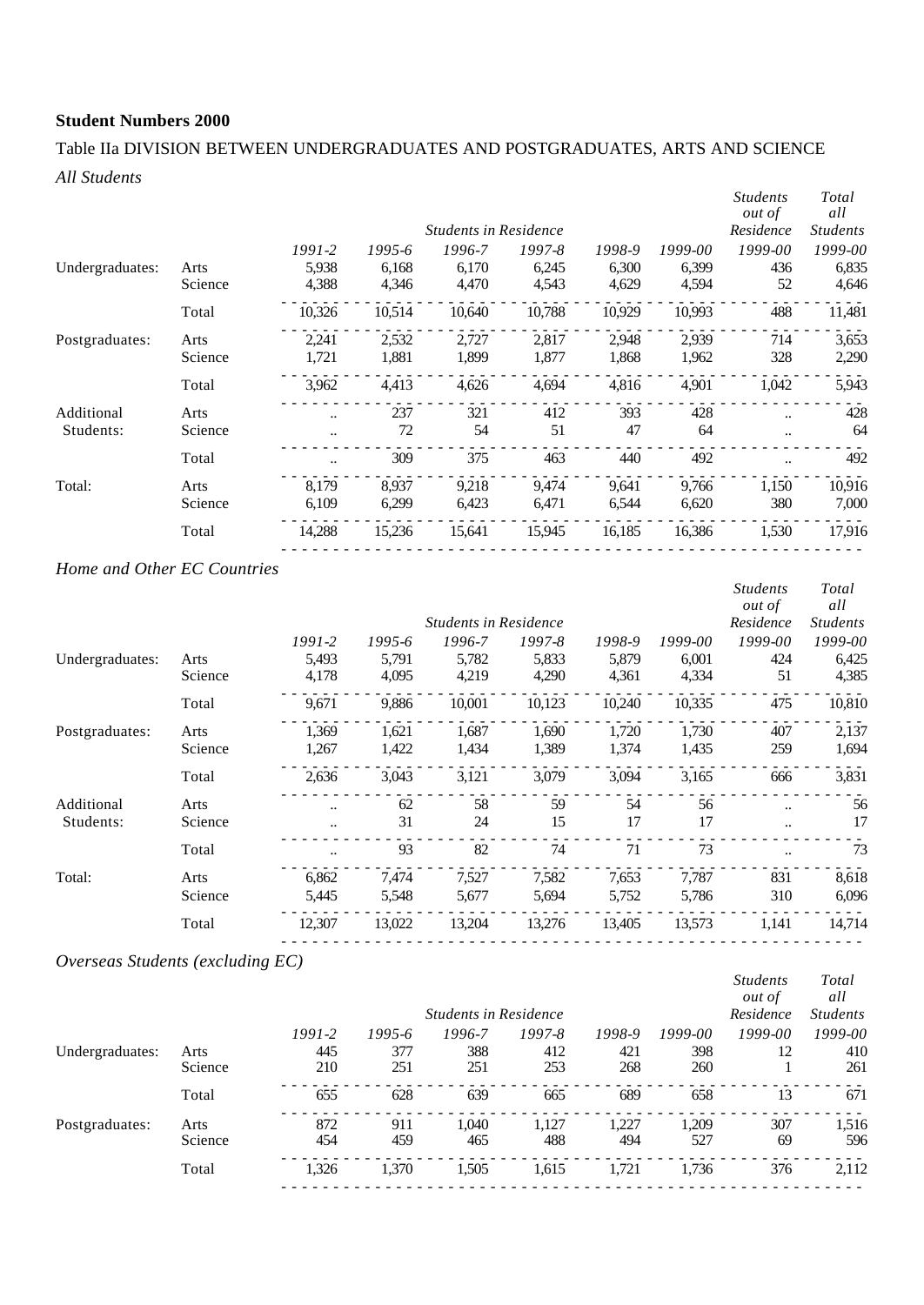## *Overseas Students (excluding EC)* (continued)

| Additional | Arts            | $\ddotsc$    | 175         | 263          | 353         | 339          | 372          | $\ddotsc$ | 372          |
|------------|-----------------|--------------|-------------|--------------|-------------|--------------|--------------|-----------|--------------|
| Students:  | Science         | $\ddotsc$    | 41          | 30           | 36          | 30           | 47           | $\ddotsc$ | 47           |
|            | Total           | $\ddotsc$    | 216         | 293          | 389         | 369          | 419          | $\ddotsc$ | 419          |
| Total:     | Arts<br>Science | 1,317<br>664 | .463<br>751 | 1,691<br>746 | .892<br>777 | 1,987<br>792 | 1,979<br>834 | 319<br>70 | 2,298<br>904 |
|            | Total           | 1.981        | 2,214       | 2.437        | 2,669       | 2,779        | 2,813        | 389       | 3,202        |
|            |                 |              |             |              |             |              |              |           |              |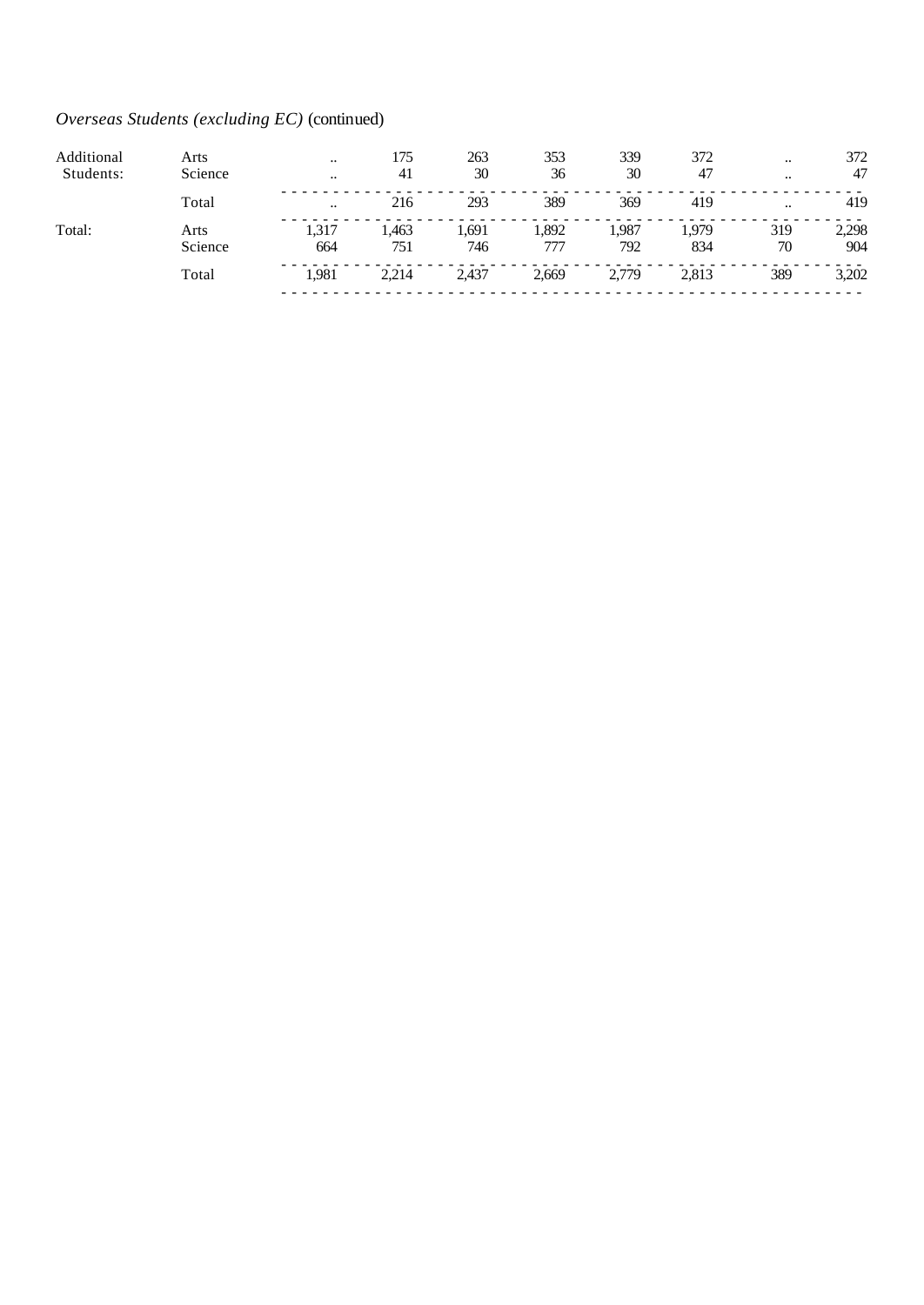#### Table IIb STUDENTS IN RESIDENCE 1999-00: DIVISION BETWEEN UNDERGRADUATES/ POSTGRADUATES, ARTS/SCIENCE, HOME/OVERSEAS, AND MEN/WOMEN

|                 |         |          | Home  |           |       | Overseas |       |       | Total |              |
|-----------------|---------|----------|-------|-----------|-------|----------|-------|-------|-------|--------------|
|                 |         | Men      | Women | Total     | Men   | Women    | Total | Men   | Women | <b>Total</b> |
| Undergraduates: | Arts    | 2,892    | 2,852 | 5,744     | 313   | 342      | 655   | 3,205 | 3,194 | 6,399        |
|                 | Science | 2,706    | 1,483 | 4,189     | 271   | 134      | 405   | 2,977 | 1,617 | 4,594        |
|                 | Total   | 5,598    | 4,335 | 9,933     | 584   | 476      | 1,060 | 6,182 | 4,811 | 10,993       |
| Postgraduates:  | Arts    | 654      | 604   | 1,258     | 922   | 759      | 1,681 | 1,576 | 1,363 | 2,939        |
|                 | Science | 785      | 390   | 1,175     | 505   | 282      | 787   | 1,290 | 672   | 1,962        |
|                 | Total   | 1,439    | 994   | 2,433     | 1,427 | 1,041    | 2,468 | 2,866 | 2,035 | 4,901        |
| Additional      | Arts    |          |       | $\ddotsc$ | 207   | 221      | 428   | 207   | 221   | 428          |
| Students:       | Science |          |       | $\ddotsc$ | 40    | 24       | 64    | 40    | 24    | 64           |
|                 | Total   | $\Omega$ |       | $\theta$  | 247   | 245      | 492   | 247   | 245   | 492          |
| Total:          | Arts    | 3,546    | 3,456 | 7,002     | 1,442 | 1,322    | 2,764 | 4,988 | 4,778 | 9,766        |
|                 | Science | 3,491    | 1,873 | 5,364     | 816   | 440      | 1,256 | 4,307 | 2,313 | 6,620        |
|                 | Total   | 7,037    | 5,329 | 12,366    | 2,258 | 1,762    | 4,020 | 9,295 | 7,091 | 16,386       |
|                 |         |          |       |           |       |          |       |       |       |              |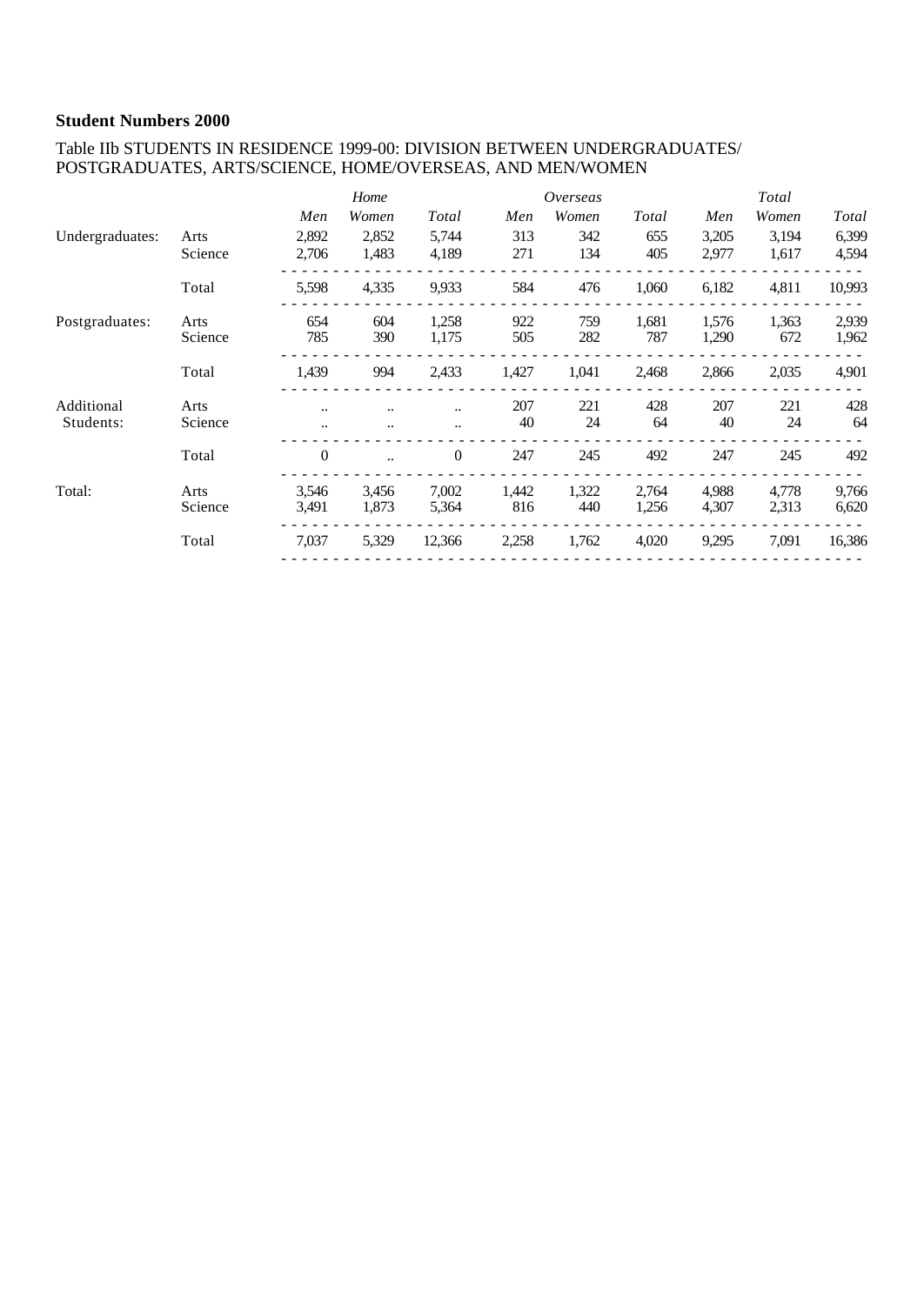Table IIc DISTRIBUTION OF STUDENTS BY COUNTRY OF ORIGIN (figures for 1998-9 are given in parentheses)

*Home and Other EC Students in Residence*

|                       |                |               | Additional      |        |          |
|-----------------------|----------------|---------------|-----------------|--------|----------|
|                       | Undergraduates | Postgraduates | <b>Students</b> | Total  |          |
| <b>United Kingdom</b> | 10,011         | 2,458         | 0               | 12,469 | (12,244) |
| Germany               | 116            | 227           | 43              | 386    | (407)    |
| Greece                | 44             | 118           | 2               | 164    | (166)    |
| Italy                 | 20             | 89            | 9               | 118    | (117)    |
| France                | 35             | 54            | 8               | 97     | (120)    |
| Ireland               | 27             | 48            |                 | 77     | (87)     |
| Netherlands           | 11             | 35            |                 | 47     | (57)     |
| Spain                 |                | 30            |                 | 37     | (45)     |
| Portugal              |                | 32            |                 | 37     | (30)     |
| Sweden                | 14             | 18            |                 | 34     | (26)     |
| Denmark               | 10             | 18            |                 | 31     | (30)     |
| <b>Belgium</b>        | 4              | 25            |                 | 30     | (39)     |
| Finland               | 17             | 4             |                 | 23     | (15)     |
| Austria               | 11             | 6             | 0               | 17     | (12)     |
| Luxembourg            | 3              | 3             | $\mathbf{0}$    | 6      | (10)     |
| Total                 | 10,335         | 3,165         | 73              | 13,573 | (13,405) |
|                       |                |               |                 |        |          |

*Students from Outside the EC in Residence*

|                                 |                |               | Additional      |       |         |
|---------------------------------|----------------|---------------|-----------------|-------|---------|
|                                 | Undergraduates | Postgraduates | <b>Students</b> | Total |         |
| <b>USA</b>                      | 102            | 504           | 284             | 890   | (888)   |
| Canada                          | 25             | 166           |                 | 198   | (209)   |
| Australia                       | 15             | 128           |                 | 145   | (148)   |
| Hong Kong                       | 82             | 43            | 3               | 128   | (109)   |
| Singapore                       | 93             | 31            |                 | 125   | (139)   |
| Japan                           | 20             | 76            | 16              | 112   | (99)    |
| India                           | 28             | 67            | 3               | 98    | (91)    |
| Malaysia                        | 42             | 20            | 2               | 64    | (83)    |
| South Africa                    | 13             | 45            |                 | 63    | (71)    |
| Korea (South)                   | 11             | 48            |                 | 63    | (66)    |
| <b>Chinese Peoples Republic</b> |                | 43            |                 | 52    | (50)    |
| Taiwan                          | 3              | 37            | 8               | 48    | (51)    |
| New Zealand                     | 2              | 39            |                 | 42    | (48)    |
| <b>Other Countries</b>          | 215            | 489           | 81              | 785   | (727)   |
| Total                           | 658            | 1,736         | 419             | 2,813 | (2,779) |
|                                 |                |               |                 |       |         |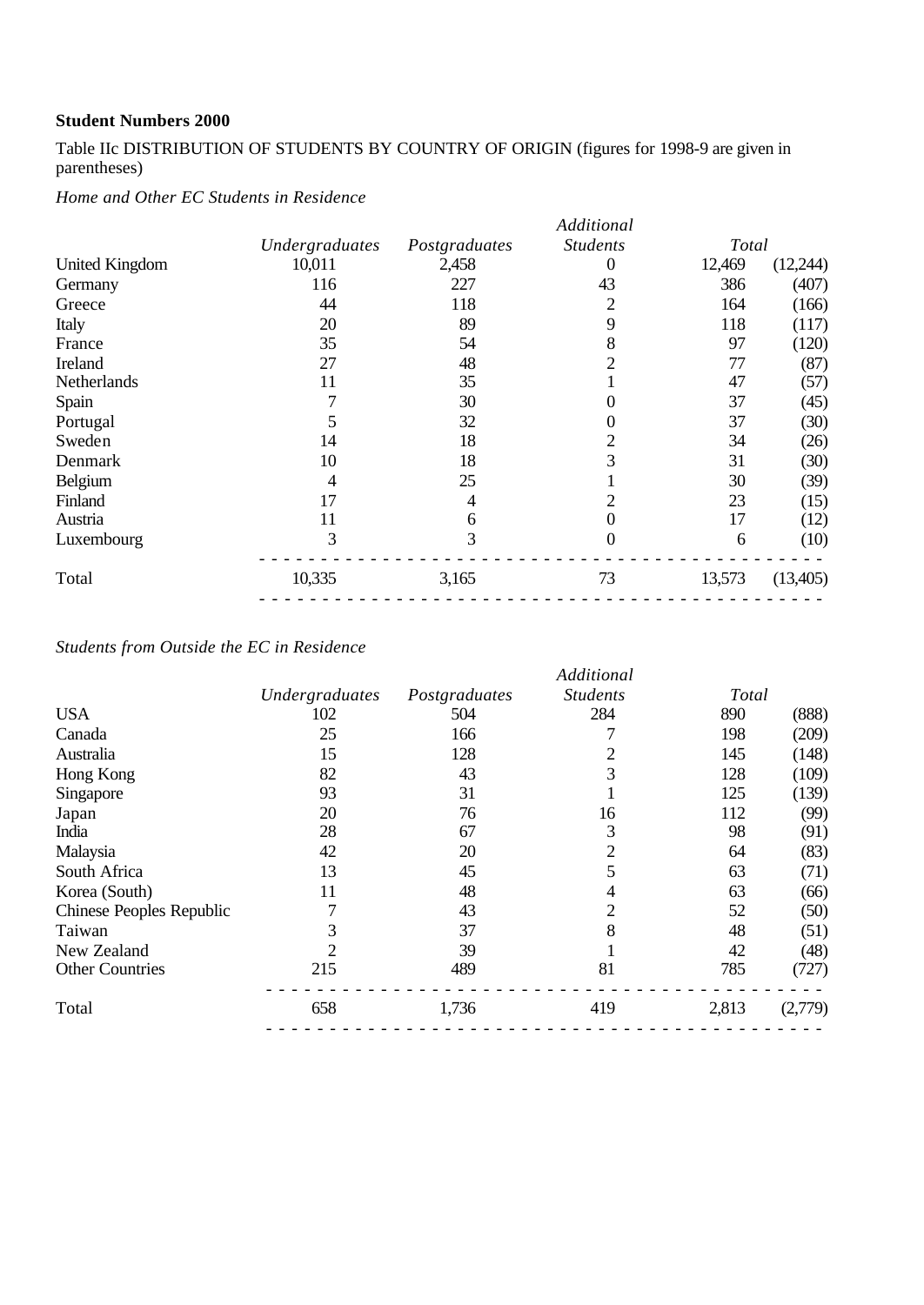## Table III DISTRIBUTION OF POSTGRADUATES BY FACULTY BOARD AND DEGREE, 1999-00

|                                                            | M.Sc.<br>by<br>course             | Prob-<br>ationer<br>research | M.Sc.<br>or                      | M.Litt. D.Phil.                   | B. Phil.<br>M.Phil.  | MBA/                 | $M$ .Th./<br>BCL      | M.St. M.Jur. Diplomas Others |                                              | Total         | <b>Students</b><br><i>out of</i><br>residence |
|------------------------------------------------------------|-----------------------------------|------------------------------|----------------------------------|-----------------------------------|----------------------|----------------------|-----------------------|------------------------------|----------------------------------------------|---------------|-----------------------------------------------|
| <b>Arts and Social Studies</b>                             |                                   |                              |                                  |                                   |                      |                      |                       |                              |                                              |               |                                               |
| Anthropology and Geography<br>English                      | 59                                | 29<br>15                     | 3<br>$\ddot{\phantom{a}}$        | 86<br>143                         | 20<br>65             | $\ddotsc$<br>23      | $\ddotsc$             |                              | $\ddot{\phantom{a}}$                         | 197<br>246    | 75<br>71                                      |
| Law                                                        | $\ddot{\phantom{0}}$<br>$\ddotsc$ | 41                           | 4                                | 68                                | $\overline{c}$       | 26                   | $\ldots$<br>129       | $\ddot{\phantom{a}}$         | $\ddot{\phantom{a}}$<br>1                    | 271           | 55                                            |
| Literae Humaniores                                         | $\ddotsc$                         | 24                           | $\ddot{\phantom{a}}$             | 96                                | 53                   | 20                   | $\ddotsc$             | $\ddotsc$                    | 1                                            | 194           | 42                                            |
| <b>Management Studies</b>                                  | 14                                | 6                            | $\ldots$                         | 19                                | $\ddotsc$            | 78                   | $\ddotsc$             | 78                           | $\ddot{\phantom{a}}$                         | 195           | 11                                            |
| Modern History                                             | 16                                | 83                           | 5                                | 185                               | 18                   | 36                   | $\ddot{\phantom{a}}$  | $\ddotsc$                    | $\ddot{\phantom{a}}$                         | 343           | 137                                           |
| Modern Languages                                           | $\ddot{\phantom{a}}$              | 7                            | 4                                | 57                                | 8                    | 49                   | $\ddot{\phantom{a}}$  | $\ldots$                     | 1                                            | 126           | 35                                            |
| Music<br><b>Oriental Studies</b>                           | $\ddotsc$                         | 11<br>30                     | $\ddotsc$                        | 17<br>55                          | 5<br>30              | 9<br>9               | $\ddotsc$             | $\ddotsc$                    | $\ddotsc$<br>1                               | 42<br>125     | 20<br>36                                      |
| <b>Social Studies</b>                                      | $\ddot{\phantom{0}}$<br>85        | 64                           | $\ddot{\phantom{0}}$<br>9        | 188                               | 162                  |                      | $\ddot{\phantom{a}}$  | $\ddot{\phantom{0}}$         |                                              | 508           | 129                                           |
| Theology                                                   | $\ddot{\phantom{a}}$              | 19                           | $\mathbf{1}$                     | 43                                | 11                   | $\ddotsc$<br>23      | $\ddotsc$<br>50       | $\ddotsc$<br>$\overline{7}$  | $\ddot{\phantom{a}}$<br>$\overline{c}$       | 156           | 37                                            |
| Sub-Total                                                  | 174                               | 329                          | 26                               | 957                               | 374                  | 273                  | 179                   | 85                           | $6*$                                         | 2,403         | 648                                           |
| Committee for Archaeology<br>Committee for Byzantine       | 1                                 | 20                           | $\mathbf{1}$                     | 43                                | 10                   | 13                   | $\ddot{\phantom{0}}$  |                              | $\ddot{\phantom{a}}$                         | 88            | 17                                            |
| Studies<br>Committee for Comparative                       |                                   | $\ddot{\phantom{0}}$         |                                  | $\ddotsc$                         | 5                    | 4                    | $\ddot{\phantom{0}}$  |                              | $\ddot{\phantom{a}}$                         | 9             | $\ddotsc$                                     |
| Philology<br><b>Committee for Continuing</b>               | $\ddot{\phantom{0}}$              | $\overline{c}$               | $\ddot{\phantom{0}}$             | 21                                | 12                   | 5                    |                       |                              | $\ddot{\phantom{a}}$                         | 40            | 5                                             |
| Education                                                  | 103                               | 5                            | $\ddotsc$                        | 7                                 | $\ddot{\phantom{a}}$ | 21                   | $\ddot{\phantom{a}}$  | 1                            | $\ddot{\phantom{a}}$                         | 137           | 9                                             |
| Department of Educational<br><b>Studies</b>                | 16                                | 18                           | $\ddot{\phantom{0}}$             | 39                                | $\ddot{\phantom{0}}$ |                      |                       |                              | $\ddot{\phantom{0}}$                         | 73            | 30                                            |
| Committee for Latin<br><b>American Studies</b>             | 1                                 | $\ddotsc$                    | $\ddot{\phantom{a}}$             | $\ddot{\phantom{a}}$              | 10                   | $\ddot{\phantom{a}}$ |                       |                              | $\ddotsc$                                    | 11            | $\mathbf{1}$                                  |
| Committee for Queen<br>Elizabeth House                     | $\ddot{\phantom{a}}$              | 3                            | $\ddot{\phantom{a}}$             | $\mathbf{1}$                      | 26                   | 15                   |                       |                              | $\ddotsc$                                    | 45            | 5                                             |
| Committee for Slavonic and<br>East European Studies        |                                   | $\ddot{\phantom{0}}$         |                                  | $\ddot{\phantom{a}}$              | 14                   | $\ddotsc$            |                       |                              | $\ddot{\phantom{a}}$                         | 14            | 1                                             |
| Sub-Total                                                  | 121                               | 48                           | $\mathbf{1}$                     | 111                               | 77                   | 58                   | $\ddot{\phantom{a}}$  | $\mathbf{1}$                 | $\ddot{\phantom{a}}$                         | 417           | 68                                            |
| Total, Arts and Social Studies                             | 295                               | 377                          | 27                               | 1,068                             | 451                  | 331                  | 179                   | 86                           | $6*$                                         | 2,820         | 716                                           |
| Science                                                    |                                   |                              |                                  |                                   |                      |                      |                       |                              |                                              |               |                                               |
| <b>Biological Sciences</b>                                 | 45                                | 143                          | 1                                | 154                               |                      |                      |                       | $\ddot{\phantom{a}}$         | $\ddotsc$                                    | 343           | 69                                            |
| Mathematics                                                | 88                                | 57                           | 2                                | 100                               | $\ddot{\phantom{a}}$ |                      | $\ddotsc$             |                              | $\ddot{\phantom{a}}$                         | 247           | 37                                            |
| Clinical Medicine                                          | 4                                 | 129                          | 4                                | 99                                |                      | $\ddot{\phantom{a}}$ | $\ddotsc$             | $\ddotsc$                    | $\ddotsc$                                    | 236           | 48                                            |
| <b>Physical Sciences</b>                                   | $\mathbf{1}$                      | 308                          | $\overline{\mathbf{4}}$          | 432                               |                      |                      |                       |                              | $\ddotsc$                                    | 745           | 103                                           |
| Physiological Sciences<br><b>Psychological Studies</b>     | 19                                | 93<br>33                     | $\overline{c}$<br>$\overline{c}$ | 100<br>26                         |                      |                      |                       | <br>                         | $\ddot{\phantom{a}}$<br>$\ddot{\phantom{a}}$ | 195<br>$80\,$ | 47<br>16                                      |
| <b>Total Science</b>                                       | 157                               | 763                          | 15                               | 911                               | $\ddot{\phantom{a}}$ | $\ddotsc$            | $\ldots$              | $\ddotsc$                    | $\ddot{\phantom{a}}$                         | 1,846         | 320                                           |
|                                                            |                                   |                              |                                  |                                   |                      |                      |                       |                              |                                              |               |                                               |
| Others classified as Postgraduates<br>Diploma in Education |                                   |                              |                                  |                                   |                      |                      |                       | 90                           |                                              | 90            |                                               |
| Certificate in Education                                   | $\ddot{\phantom{0}}$<br>          | <br>$\ddotsc$                | <br>$\ldots$                     | $\ddot{\phantom{0}}$<br>$\ddotsc$ | <br>$\ldots$         | <br>$\ldots$         | $\ddotsc$<br>$\ldots$ | $\ddotsc$                    | $\ddot{\phantom{a}}$<br>145                  | 145           | 6<br>$\ddotsc$                                |
| Total others classified as<br>Postgraduates                | $\ddotsc$                         | $\ddotsc$                    | $\ddotsc$                        | $\ddotsc$                         |                      |                      | $\ddotsc$             | 90                           | 145                                          | 235           | 6                                             |
| <b>Grand Total</b>                                         | 452                               | 1,140                        | 42                               | 1,979                             | 451                  | 331                  | 179                   | 176                          | 151                                          | 4,901         | 1,042                                         |

\*These are Recognized Students.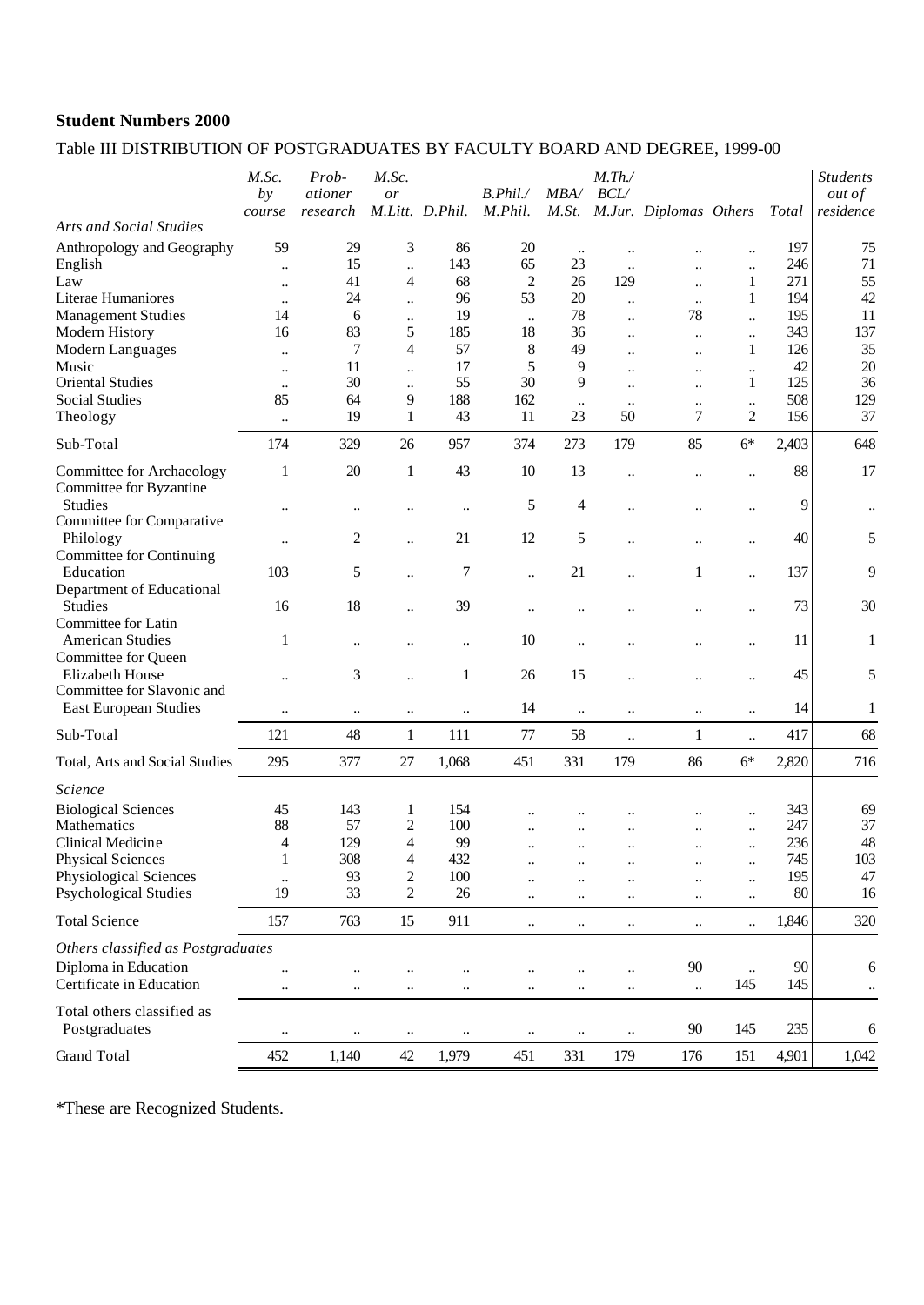## Table IV STUDENTS IN RESIDENCE, 1999-00: DIVISION BY COLLEGE

|                                  |                      | Undergraduates           |                      | Postgraduates  |                      |                | Total          | Addit.                    |                          | Total      |            |
|----------------------------------|----------------------|--------------------------|----------------------|----------------|----------------------|----------------|----------------|---------------------------|--------------------------|------------|------------|
|                                  | Arts                 | Science                  | <b>Total</b>         | Arts           | Science              | Total          | Arts           | Science                   | Students <sup>®</sup>    | Total      | 1998-9     |
| All Souls                        | $\ddot{\phantom{0}}$ | $\ddotsc$                | $\ddot{\phantom{0}}$ | 3              | $\ldots$             | 3              | 3              |                           | $\ldots$                 | 3          | 5          |
| <b>Balliol</b>                   | 214                  | 189                      | 403                  | 96             | 63                   | 159            | 310            | 252                       | 5                        | 567        | 579        |
| <b>Brasenose</b>                 | 231                  | 136                      | 367                  | 62             | 32                   | 94             | 293            | 168                       | 5                        | 466        | 455        |
| Christ Church                    | 262                  | 156                      | 418                  | 96             | 65                   | 161            | 358            | 221                       | 3                        | 582        | 567        |
| Corpus Christi                   | 111                  | 105                      | 216                  | 54             | 33                   | 87             | 165            | 138                       | 6                        | 309        | 307        |
| Exeter                           | 167                  | 145                      | 312                  | 52             | 39                   | 91             | 219            | 184                       | 4                        | 407        | 408        |
| Harris Manchester                | 90                   | $\overline{\mathcal{L}}$ | 94                   | $10\,$         | 1                    | 11             | 100            | 5                         | 13                       | 118        | 108        |
| Hertford                         | 236                  | 137                      | 373                  | 70             | 37                   | 107            | 306            | 174                       | 6                        | 486        | 494        |
| Jesus                            | 190                  | 144                      | 334                  | 35             | 38                   | 73             | 225            | 182                       | 8                        | 415        | 430        |
| Keble                            | 258                  | 183                      | 441                  | 82             | 75                   | 157            | 340            | 258                       | 17                       | 615        | 595        |
| Lady Margaret Hall               | 233                  | 153                      | 386                  | 77             | 35                   | 112            | 310            | 188                       | 19                       | 517        | 526        |
| Lincoln                          | 179                  | 117                      | 296                  | 101            | 52                   | 153            | 280            | 169                       | 5                        | 454        | 426        |
| Magdalen                         | 250                  | 160                      | 410                  | 83             | 57                   | 140            | 333            | 217                       | 12                       | 562        | 543        |
| Mansfield                        | 150                  | 52                       | 202                  | 28             | 11                   | 39             | 178            | 63                        | 33                       | 274        | 279        |
| Merton                           | 156                  | 135                      | 291                  | 66             | 66                   | 132            | 222            | 201                       | 3                        | 426        | 411        |
| New College                      | 243                  | 193                      | 436                  | 67             | 52                   | 119            | 310            | 245                       | 8                        | 563        | 557        |
| Oriel                            | 154                  | 126                      | 280                  | 52             | 41                   | 93             | 206            | 167                       | $\overline{2}$           | 375        | 385        |
| Pembroke                         | 238                  | 168                      | 406                  | 47             | 19                   | 66             | 285            | 187                       | 41                       | 513        | 520        |
| Queen's                          | 167                  | 139                      | 306                  | 53             | 45                   | 98             | 220            | 184                       | 10                       | 414        | 424        |
| St Anne's                        | 275                  | 187                      | 462                  | 71             | 39                   | 110            | 346            | 226                       | 10                       | 582        | 563        |
| St Catherine's                   | 224                  | 203                      | 427                  | 52             | 61                   | 113            | 276            | 264                       | 64                       | 604        | 607        |
| St Edmund Hall                   | 216                  | 191                      | 407                  | 50             | 39                   | 89             | 266            | 230                       | 31                       | 527        | 518        |
| St Hilda's                       | 248                  | 142                      | 390                  | 39             | 12                   | 51             | 287            | 154                       | 20                       | 461        | 452        |
| St Hugh's                        | 239                  | 172                      | 411                  | 73             | 45                   | 118            | 312            | 217                       | $8\,$                    | 537        | 542        |
| St John's                        | 205                  | 176                      | 381                  | 73             | 68                   | 141            | 278            | 244                       | $\tau$                   | 529        | 525        |
| St Peter's                       | 183                  | 149                      | 332                  | 51             | 27                   | 78             | 234            | 176                       | 31                       | 441        | 448        |
| Somerville                       | 209                  | 163                      | 372                  | 51             | 28                   | 79             | 260            | 191                       | 4                        | 455        | 454        |
|                                  |                      |                          | 279                  | 39             |                      |                |                | 184                       |                          | 384        |            |
| Trinity                          | 154<br>211           | 125<br>196               | 407                  | 54             | 59<br>45             | 98<br>99       | 193<br>265     | 241                       | 7                        | 510        | 379<br>532 |
| University                       |                      |                          |                      |                | 57                   |                |                |                           | $\overline{\mathcal{L}}$ |            |            |
| Wadham                           | 242<br>217           | 202<br>158               | 444<br>375           | 69<br>64       | 47                   | 126<br>111     | 311<br>281     | 259<br>205                | 32<br>16                 | 602<br>502 | 578<br>487 |
| Worcester                        |                      |                          |                      |                |                      |                |                |                           |                          |            |            |
| Sub-total                        | 6,152                | 4,506                    | 10,658               | 1,820          | 1,288                | 3,108          | 7,972          | 5,794                     | 434                      | 14,200     | 14,104     |
|                                  |                      |                          |                      |                |                      |                |                |                           |                          |            |            |
| Green College                    | $\ddot{\phantom{0}}$ | 82                       | 82                   | 72             | 77                   | 149            | $72\,$         | 159                       | $8\,$                    | 239        | 198        |
| Kellogg                          |                      | $\ddotsc$                | $\ddotsc$            | $\overline{c}$ | $\ddotsc$            | $\overline{c}$ | $\overline{c}$ | $\ddot{\phantom{0}}\cdot$ | $\ddotsc$                | 2          | 3          |
| Linacre                          |                      | 3                        | 3                    | 104            | 191                  | 295            | 104            | 194                       | 11                       | 309        | 311        |
| Nuffield                         |                      | $\ddotsc$                | $\ddotsc$            | 82             | 2                    | 84             | 82             | $\mathfrak{2}$            | 5                        | 89         | 77         |
| St Antony's                      |                      |                          |                      | 241            |                      | 241            | 241            |                           | $10\,$                   | 251        | 266        |
| St Cross                         |                      |                          | $\mathbf{1}$         | 124            | 52                   | 176            | 124            | 53                        | 1                        | 178        | 170        |
| Templeton                        |                      | $\ddot{\phantom{0}}$     | $\ddotsc$            | 30             | $\ddotsc$            | 30             | 30             | $\ddotsc$                 | $\ldots$                 | 30         | 29         |
| Wolfson                          |                      | 1                        | $\mathbf{1}$         | 158            | 244                  | 402            | 158            | 245                       | 6                        | 409        | 386        |
| Sub-total                        |                      | 87                       | 87                   | 813            | 566                  | 1,379          | 813            | 653                       | 41                       | 1,507      | 1,440      |
| <b>Blackfriars</b>               | 12                   |                          | 12                   | 5              | $\ddotsc$            | 5              | 17             | $\boldsymbol{0}$          | 10                       | 27         | 32         |
| <b>Campion Hall</b>              | 5                    | $\ddot{\phantom{0}}$     | 5                    | $10\,$         | $\ddot{\phantom{a}}$ | 10             | 15             |                           |                          | 15         | 15         |
| Greyfriars                       | 31                   | $\ddot{\phantom{a}}$     | 31                   | 5              | $\ddotsc$            | 5              | 36             |                           | 1                        | 37         | 35         |
| Regent's Park                    | 78                   | $\ddot{\phantom{0}}$     | 78                   | 15             |                      | 15             | 93             |                           | 4                        | 97         | 96         |
| St Benet's Hall                  | 28                   | 1                        | 29                   | 5              |                      | 5              | 33             | 1                         | 1                        | 35         | 30         |
| Wycliffe Hall                    | 45                   |                          | 45                   | 8              |                      | 8              | 53             |                           | 1                        | 54         | 67         |
|                                  |                      |                          |                      |                |                      |                |                |                           |                          |            |            |
| Sub-total                        | 199                  | 1                        | 200                  | 48             |                      | $\sqrt{48}$    | 247            | 1                         | 17                       | 265        | 275        |
| Anglican Theological<br>Colleges | 48                   |                          | $48\,$               | 9              |                      | $\overline{9}$ | 57             |                           |                          | 57         | 56         |
|                                  |                      |                          |                      |                |                      |                |                |                           |                          |            |            |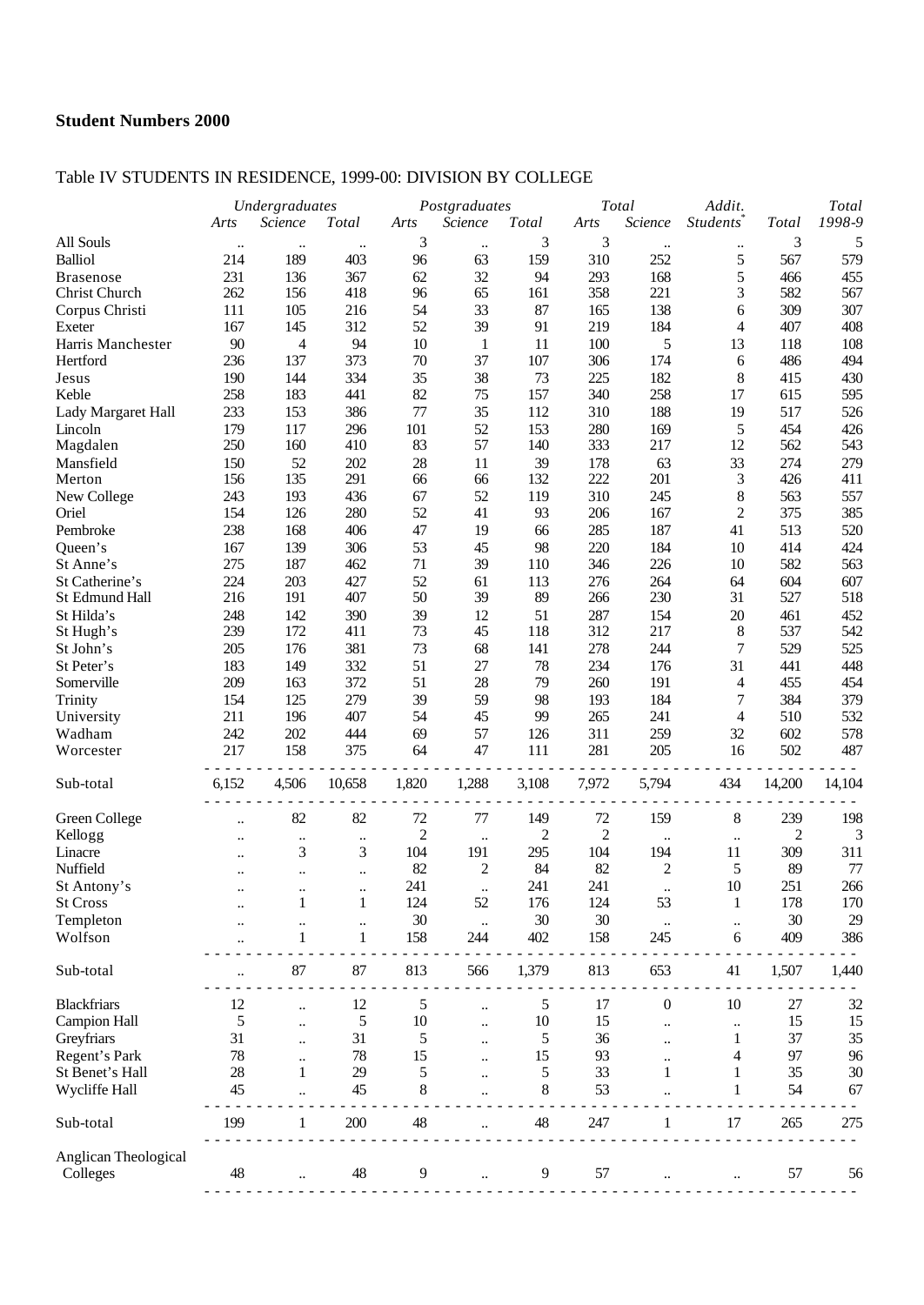#### Table IV (*continued*)

| Students on part-time<br>courses          | $\ddotsc$ | $\cdot$ | $\ddotsc$ | 153   | 108   | 261   | 153   | 108   | $\ddotsc$ | 261    | 236    |
|-------------------------------------------|-----------|---------|-----------|-------|-------|-------|-------|-------|-----------|--------|--------|
| Total Students with<br>College Membership | 6,399     | 4,594   | 10.993    | 2,843 | 1.962 | 4.805 | 9.242 | 6.556 | 492       | 16.290 | 16.111 |

\* Registered Visiting Students and those matriculated in the University otherwise than for a degree, diploma, or certificate of the University (see *Examination Decrees*, 1999, pp. 1016-7, Ch. X, Sect. XIII and p. 1086, Ch. VIII, Sect. l, sub-sect. 6, cl. 6), and students on the Foreign Service Course.

#### *Other non-matriculated Students*

|                            | Undergraduates       |           |           |       | Postgraduates |       |       | Total                | Addit.                       |        | Total  |
|----------------------------|----------------------|-----------|-----------|-------|---------------|-------|-------|----------------------|------------------------------|--------|--------|
|                            | Arts                 | Science   | Total     | Arts  | Science       | Total | Arts  | Science              | <i>Students</i> <sup>*</sup> | Total  | 1998-9 |
| Diploma in                 |                      |           |           |       |               |       |       |                      |                              |        |        |
| <b>Educational Studies</b> | $\ddotsc$            | $\ddotsc$ | $\ddotsc$ | 90    |               | 90    | 90    | $\ddotsc$            | $\ddotsc$                    | 90     | 66     |
| <b>Recognized Students</b> | $\ddot{\phantom{a}}$ | $\ddotsc$ | $\ddotsc$ | 6     | $\ddotsc$     | 6     | 6     | $\ddotsc$            | $\ddotsc$                    | 6      | 8      |
| Sub-total                  | $\ddotsc$            | $\ddotsc$ | $\ddotsc$ | 96    |               | 96    | 96    | $\ddot{\phantom{a}}$ | $\ddotsc$                    | 96     | 74     |
| Grand total                | 6.399                | 4.594     | 10.993    | 2,939 | 1,962         | 4,901 | 9,338 | 6,556                | 492                          | 16,386 | 16,185 |
|                            |                      |           |           |       |               |       |       |                      |                              |        |        |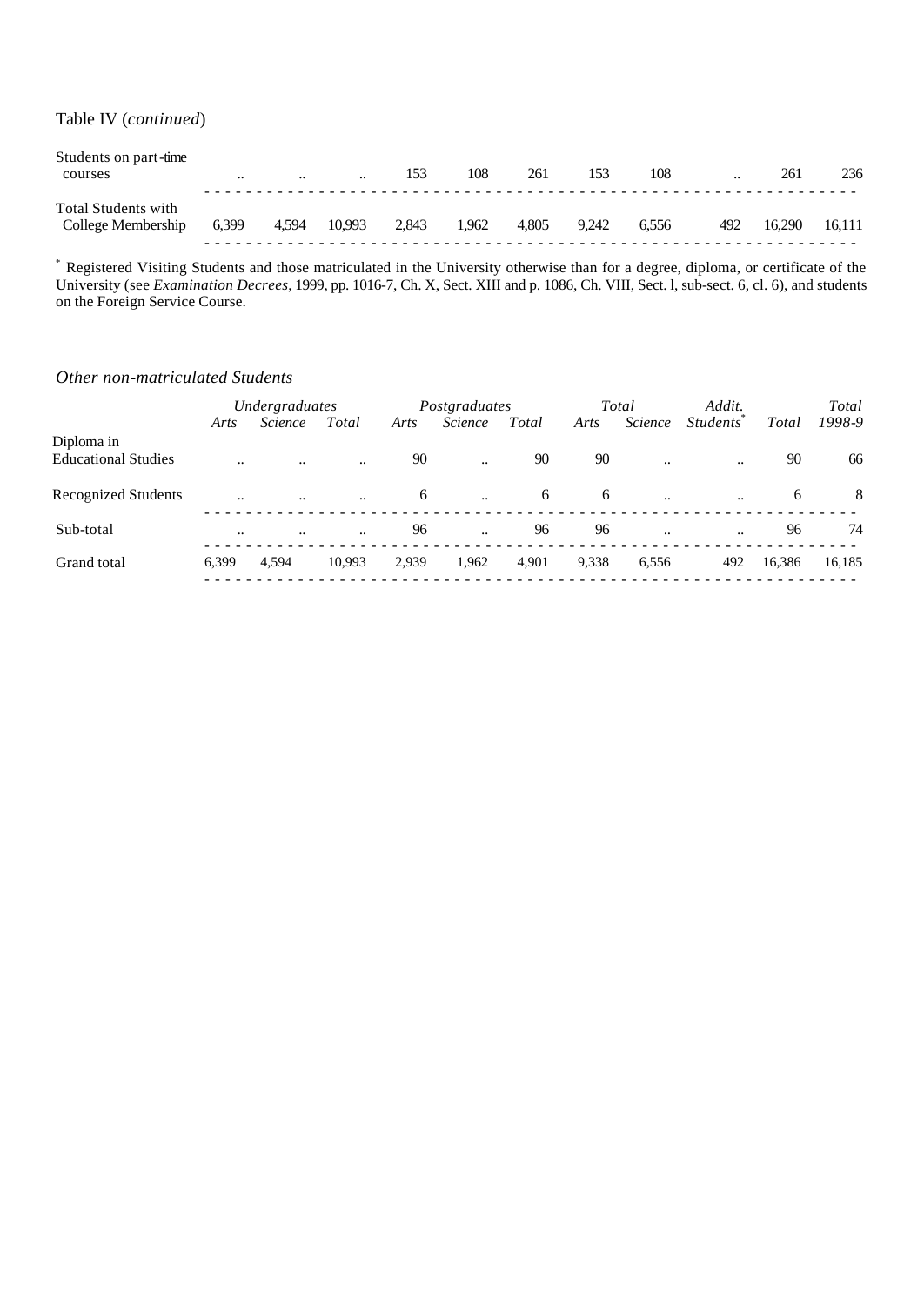### Table V NUMBER OF UNDERGRADUATES MATRICULATING TO READ FOR FIRST DEGREES

*Undergraduates reading for Honour Schools*

|      |                                             | MT 1951                          | MT 1961                           | <b>MT1971</b>                    | MT 1981              | MT 1991              | MT 1995        | MT 1996              | MT 1997              | MT 1998              | MT 1999              |      |
|------|---------------------------------------------|----------------------------------|-----------------------------------|----------------------------------|----------------------|----------------------|----------------|----------------------|----------------------|----------------------|----------------------|------|
| (1)  | <b>Agricultural and Forest Sciences</b>     |                                  |                                   |                                  |                      |                      |                |                      |                      |                      |                      |      |
|      | (discontinued)                              | 29                               | 16                                | 17                               | 28                   | $\ddotsc$            | $\ddotsc$      |                      | $\ddotsc$            |                      |                      | (1)  |
| (2)  | Ancient and Modern History                  | $\ddot{\phantom{0}}\cdot$        | $\ddotsc$                         | $\ldots$                         | 10                   | 16                   | 16             | 25                   | 18                   | 29                   | $22\,$               | (2)  |
| (3)  | Archaeology and Anthropology                | $\ddotsc$                        | $\ddotsc$                         | $\ddotsc$                        | $\ddotsc$            | $\ddots$             | 20             | 18                   | 25                   | 20                   | 25                   | (3)  |
| (4)  | Biochemistry: Part I                        | 8                                | 18                                | 53                               | 63                   | 75                   | 81             | 92                   | 93                   | 90                   | 77                   | (4)  |
| (5)  | <b>Biological Sciences</b>                  | $\ldots$                         | $\ddotsc$                         | $\ddotsc$                        | $\ddotsc$            | 104                  | 88             | 98                   | 96                   | 106                  | 104                  | (5)  |
| (6)  | Botany (discontinued)                       | $\overline{7}$                   | 12                                | 10                               | 14                   | $\ldots$             | $\ldots$       | $\ddots$             | $\ddotsc$            | $\ddotsc$            | $\ddots$             | (6)  |
| (7)  | Chemistry: Part I                           | 100                              | 176                               | 187                              | 190                  | 181                  | 175            | 180                  | 179                  | 190                  | 174                  | (7)  |
| (8)  | Classics and English                        | $\ddot{\phantom{a}}$             |                                   |                                  | $\ddots$             | 10                   | 10             | 5                    | 11                   | 13                   | 14                   | (8)  |
| (9)  | <b>Classics and Modern Languages</b>        | $\ddotsc$                        | $\ddot{\phantom{a}}$              | $\ddotsc$                        | $\,8\,$              | 12                   | 13             | 10                   | 10                   | $\,8\,$              | 12                   | (9)  |
| (10) | Computation                                 | $\ddotsc$                        |                                   | $\ddotsc$                        | $\ddotsc$            | $\ddot{\phantom{a}}$ | 16             | 21                   | 18                   | 15                   | 21                   | (10) |
| (11) | <b>Economics and Management</b>             | $\ddot{\phantom{a}}$             | $\ddot{\phantom{a}}$              | $\ddot{\phantom{a}}$             | $\ddot{\phantom{a}}$ | $\ddotsc$            | 38             | 41                   | 67                   | 77                   | 81                   | (11) |
| (12) | Engineering and Materials: Part I           |                                  | $\ddot{\phantom{a}}$              | $\ddotsc$                        | $\ddotsc$            | 9                    | $8\phantom{.}$ | 6                    | 6                    | $\,8\,$              | 5                    | (12) |
| (13) | Engineering and Computer Science: Part I    | $\ddot{\phantom{a}}$             | $\ddotsc$                         | $\ddotsc$                        | $\ddotsc$            | 29                   | 18             | 16                   | 13                   | 16                   | 15                   | (13) |
| (14) | Engineering and Economics (discontinued)    | $\ddotsc$                        | $\ddot{\phantom{a}}$              | 21                               | 5                    | $\ddotsc$            | $\ddotsc$      | $\ddot{\phantom{a}}$ | $\ddot{\phantom{a}}$ | $\ddot{\phantom{a}}$ | $\ddot{\phantom{a}}$ | (14) |
| (15) | Engineering, Economics, and                 |                                  |                                   |                                  |                      |                      |                |                      |                      |                      |                      |      |
|      | Management: Part I                          | $\ddotsc$                        | $\ddotsc$                         | $\ddotsc$                        | 7                    | 34                   | $20\,$         | 26                   | 28                   | 24                   | 23                   | (15) |
| (16) | Engineering Science: Part I                 | 16                               | 64                                | 87                               | 136                  | 94                   | 120            | 116                  | 114                  | 124                  | 126                  | (16) |
| (17) | English                                     | 176                              | 230                               | 236                              | 292                  | 264                  | 269            | 261                  | 264                  | 262                  | 269                  | (17) |
| (18) | <b>English and Modern Languages</b>         | $\ddot{\phantom{a}}$             |                                   | $\ddot{\phantom{a}}$             |                      | 16                   | 24             | 31                   | 15                   | 30                   | $26\,$               | (18) |
| (19) | European and Middle Eastern Languages       | $\ldots$                         | $\ddot{\phantom{0}}$<br>$\ddotsc$ |                                  | $\ddotsc$            | $\ddotsc$            | 6              | 5                    | 6                    | $\mathfrak{Z}$       | $\mathfrak{Z}$       | (19) |
| (20) | <b>Experimental Psychology</b>              |                                  |                                   | $\ddotsc$<br>$\boldsymbol{7}$    | $\cdots$<br>16       | 42                   | 39             | 50                   | 44                   | 39                   | 50                   | (20) |
| (21) | Geography                                   | $\ldots$<br>47                   | $\ddotsc$<br>69                   | 75                               | 94                   | 103                  | 105            | 99                   | 99                   | 102                  | 93                   | (21) |
| (22) | Geology                                     | $\overline{c}$                   | 25                                | 27                               | 27                   | 31                   | 31             | 24                   | 31                   | 31                   | 31                   | (22) |
| (23) | Human Sciences                              | $\ddot{\phantom{a}}$             | $\ddot{\phantom{a}}$              | 13                               | 19                   | 32                   | 38             | 36                   | 45                   | 43                   | 44                   | (23) |
| (24) | Jurisprudence                               | 183                              | 190                               | 196                              | 252                  | 259                  | 282            | 269                  | 281                  | 265                  | 269                  | (24) |
| (25) | Literae Humaniores                          | 132                              | 178                               | 161                              | 148                  | 137                  | 126            | 141                  | 138                  | 132                  | 129                  | (25) |
| (26) | Materials, Economics, and Management: Part  | $\ddot{\phantom{a}}$             | $\ddot{\phantom{0}}$              | $\ddot{\phantom{a}}$             | $\mathbf{1}$         | $\ddot{\phantom{a}}$ | $\ddotsc$      | $\ddotsc$            | $\ddotsc$            | $\ddot{\phantom{a}}$ | $\ddotsc$            | (26) |
|      | L                                           |                                  |                                   |                                  |                      |                      |                |                      |                      |                      |                      |      |
| (27) | Mathematics                                 | 75                               | 115                               | 181                              | 200                  | 189                  | 191            | 191                  | 185                  | 191                  | 195                  | (27) |
| (28) | Mathematics and Computation                 | $\ddot{\phantom{0}}\cdot$        | $\ddot{\phantom{0}}$              | $\ddot{\phantom{0}}\cdot$        |                      | 29                   | $25\,$         | 35                   | 34                   | 35                   | 27                   | (28) |
| (29) | Mathematics and Philosophy                  | $\ddotsc$                        | $\ldots$                          | 12                               | $8\,$                | 16                   | 25             | 15                   | 23                   | 25                   | 23                   | (29) |
| (30) | Metallurgy and Science of Materials: Part I | $\ddot{\phantom{0}}\cdot$        | $10\,$                            | 16                               | 18                   | 25                   | 23             | 24                   | 23                   | 24                   | 20                   | (30) |
| (31) | Modern History                              | 340                              | 313                               | 291                              | 295                  | 300                  | 292            | 284                  | 299                  | 281                  | 278                  | (31) |
| (32) | Modern History and Economics                | $\ddot{\phantom{0}}$             | $\ddot{\phantom{0}}$              | 36                               | $22\,$               | 8                    | 9              | 15                   | 11                   | 13                   | 13                   | (32) |
| (33) | Modern History and English                  | $\ddotsc$                        |                                   |                                  | $\ddotsc$            | 11                   | 11             | 15                   | 16                   | 14                   | 9                    | (33) |
| (34) | Modern History and Modern Languages         |                                  | $\ddotsc$                         | $\ddotsc$<br>19                  | 22                   | 17                   | 28             | 25                   | 33                   | 27                   | 23                   | (34) |
| (35) | Modern History and Politics                 | $\ddotsc$                        | $\ldots$                          |                                  |                      |                      |                |                      |                      |                      | 28                   | (35) |
| (36) | Modern Languages                            | $\ddotsc$<br>220                 | $\ddotsc$<br>223                  | $\ddotsc$<br>225                 | $\ddotsc$<br>251     | $\ddotsc$<br>213     | 194            | 199                  | $\ddotsc$<br>209     | $\ddotsc$<br>204     | 201                  | (36) |
| (37) | Music                                       | 14                               | 26                                | 35                               | 46                   | 56                   | 58             | 52                   | 50                   | 55                   | 67                   | (37) |
| (38) | <b>Oriental Studies</b>                     | 5                                | 11                                | 28                               | 26                   | 56                   | 45             | 46                   | 44                   | 39                   | 36                   | (38) |
| (39) | Philosophy and Modern Languages             |                                  |                                   |                                  | 19                   | 22                   | $20\,$         | 25                   | 24                   | 23                   | $30\,$               | (39) |
| (40) | Philosophy, Politics, and Economics         | $\ddot{\phantom{0}}\cdot$<br>187 | $\ddotsc$<br>251                  | $\ddot{\phantom{0}}\cdot$<br>245 | 305                  | 312                  | 310            | 326                  | 297                  | 317                  | 302                  | (40) |
| (41) | Philosophy and Theology                     |                                  |                                   | 11                               | 14                   | 18                   | 28             | 24                   | 24                   | 25                   | 26                   | (41) |
| (42) | Physics                                     | $\ddot{\phantom{0}}\cdot$<br>52  | <br>167                           | 176                              | 177                  | 179                  | 174            | 168                  | 173                  | 179                  | 170                  | (42) |
|      |                                             |                                  |                                   |                                  |                      |                      |                |                      |                      |                      |                      |      |